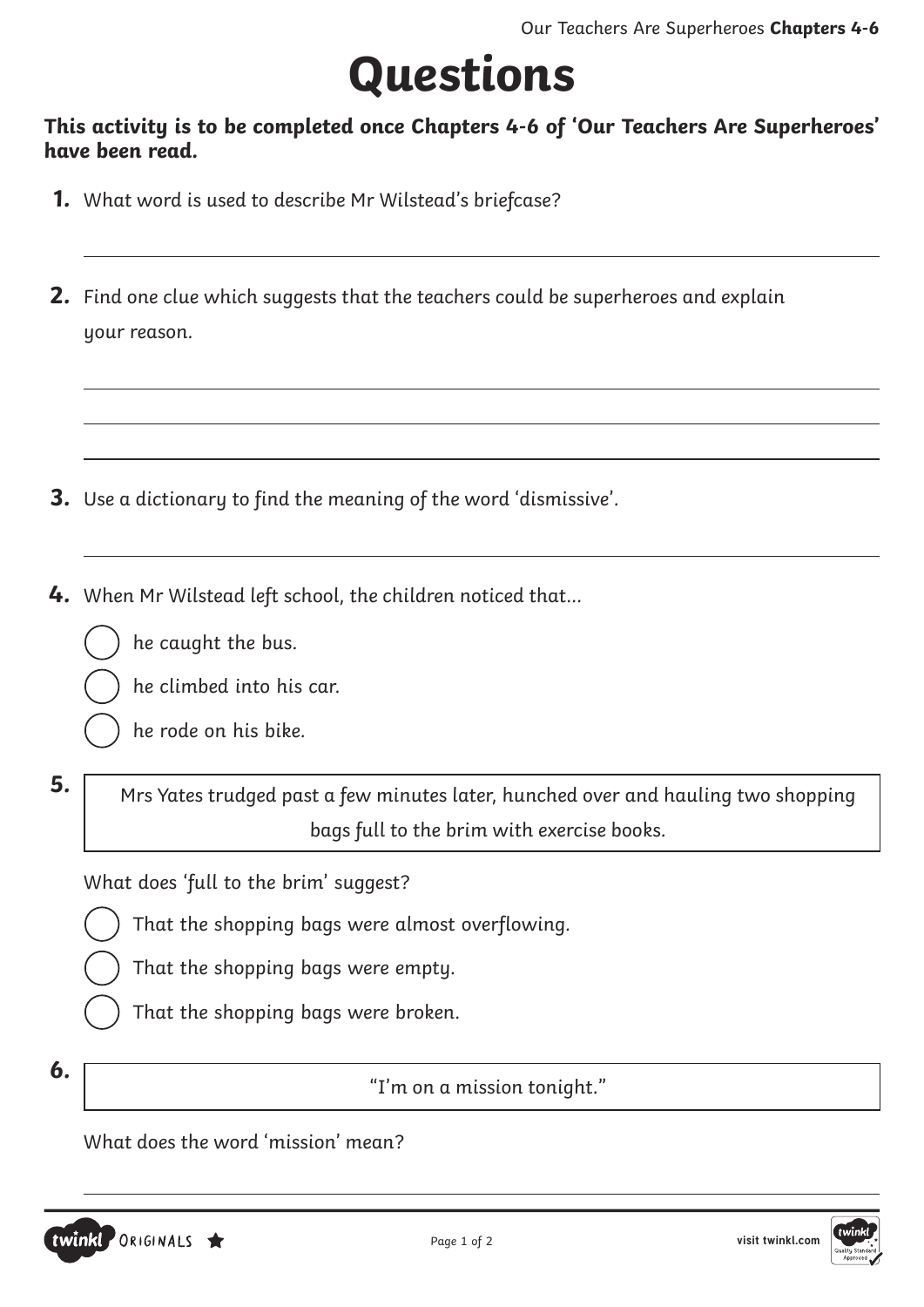**7.** Write the numbers 1-3 next to the statements to show the order in which they happen.

Mr Jay receives a message on his wrist gadget.

The two teachers leave school with a stack of books each.

The children hide in the cloakroom area.

**8.** What do you think will happen next in the story?



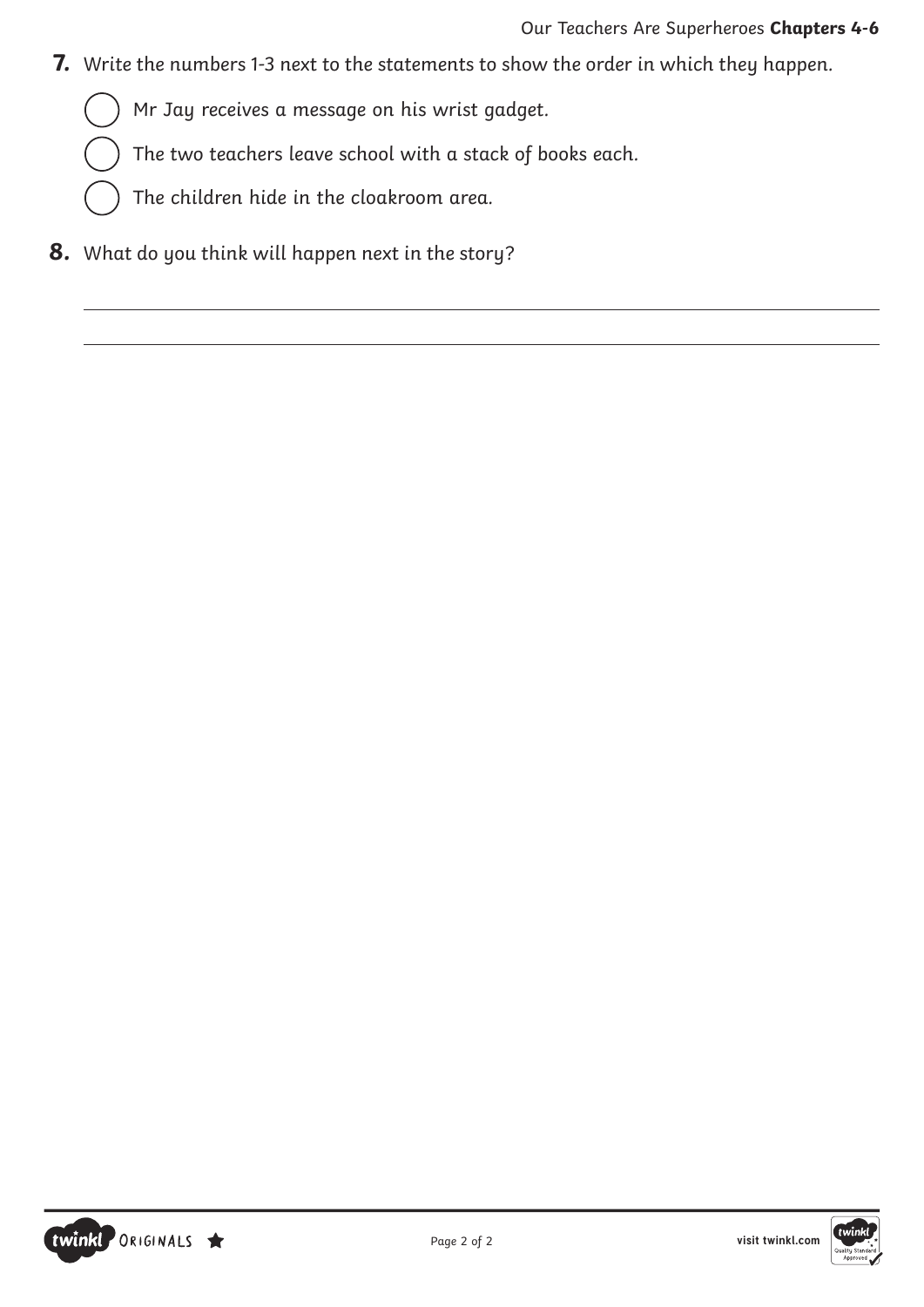٦

'n

### **Answers**

|    |                                                                                                                                                                                                                                                                                                                                                                                                                                                         | I can                                                                                                                                                         |
|----|---------------------------------------------------------------------------------------------------------------------------------------------------------------------------------------------------------------------------------------------------------------------------------------------------------------------------------------------------------------------------------------------------------------------------------------------------------|---------------------------------------------------------------------------------------------------------------------------------------------------------------|
|    | <b>1.</b> What word is used to describe Mr Wilstead's briefcase?<br><b>Battered</b>                                                                                                                                                                                                                                                                                                                                                                     | • check that the<br>text makes sense<br>to me, discussing<br>my understanding<br>and explaining the<br>meaning of words in<br>context.                        |
|    | <b>2.</b> Find one clue which suggests that the teachers could be<br>superheroes and explain your reason.<br>Clues include: Mrs Higgins left the room extremely quickly;<br>"I'm on a mission tonight!" could suggest they are on a<br>superhero mission; Mrs Higgins has a cape in her cupboard;<br>Miss Higgins looked a bit flustered, which could suggest she<br>had been completing a mission; Mr Jay had a 'really fancy<br>gadget on his wrist'. | · draw inferences such<br>as inferring characters'<br>feelings, thoughts and<br>motives from their<br>actions, and justifying<br>inferences with<br>evidence. |
|    | <b>3.</b> Use a dictionary to find the meaning of the word 'dismissive'.<br>Feeling or showing that something is unworthy of<br>consideration.                                                                                                                                                                                                                                                                                                          | $\cdot$ use a dictionary to<br>check the meaning of<br>words that I have read.                                                                                |
|    | <b>4.</b> When Mr Wilstead left school, the children noticed that<br>he caught the bus.<br>he climbed into his car.<br>he rode on his bike.                                                                                                                                                                                                                                                                                                             | · understand what I<br>have read.                                                                                                                             |
| 5. | Mrs Yates trudged past a few minutes later, hunched<br>over and hauling two shopping bags full to the brim<br>with exercise books.<br>What does 'full to the brim' suggest?<br>That the shopping bags were almost overflowing.<br>That the shopping bags were empty.                                                                                                                                                                                    | • identify how language,<br>structure, and<br>presentation contribute<br>to meaning.                                                                          |
|    | That the shopping bags were broken.                                                                                                                                                                                                                                                                                                                                                                                                                     |                                                                                                                                                               |

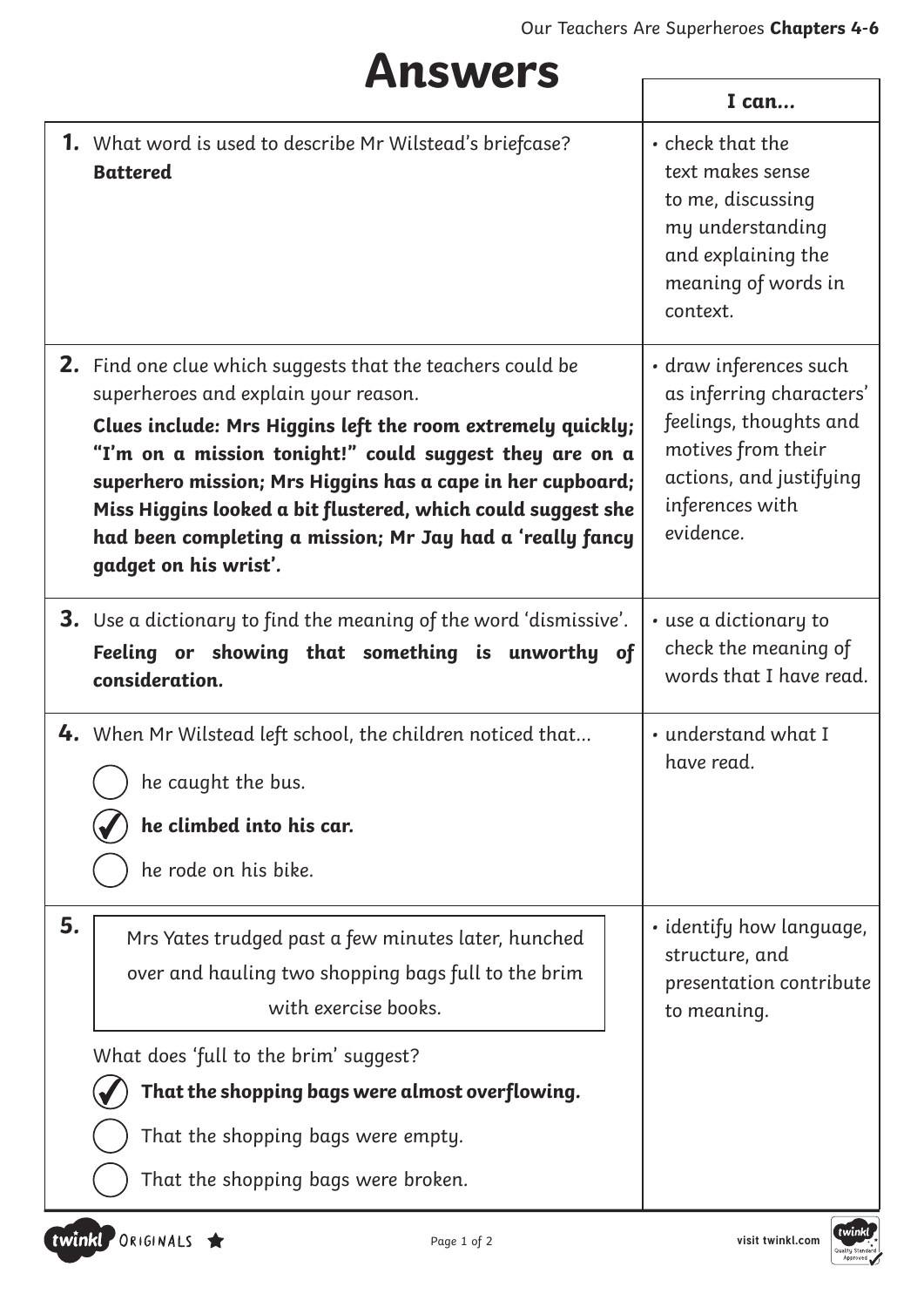|    |                                                                                                                                                                                                                                                                              | I can                                                                                  |
|----|------------------------------------------------------------------------------------------------------------------------------------------------------------------------------------------------------------------------------------------------------------------------------|----------------------------------------------------------------------------------------|
| 6. | "I'm on a mission tonight."<br>What does the word 'mission' mean?<br>An important assignment given to a person.                                                                                                                                                              | · identify how language,<br>structure, and<br>presentation contribute<br>to meaning.   |
|    | <b>7.</b> Write the numbers 1-3 next to the statements to show the<br>order in which they happen.<br>Mr Jay receives a message on his wrist gadget.<br>$\mathbf{3}$<br>The two teachers leave school with a stack of books each.<br>The children hide in the cloakroom area. | • understand what I<br>have read.<br>$\cdot$ check that the text<br>makes sense to me. |
|    | <b>8.</b> What do you think will happen next in the story?<br>Children's own responses.                                                                                                                                                                                      | • predict what might<br>happen from details<br>stated and implied.                     |

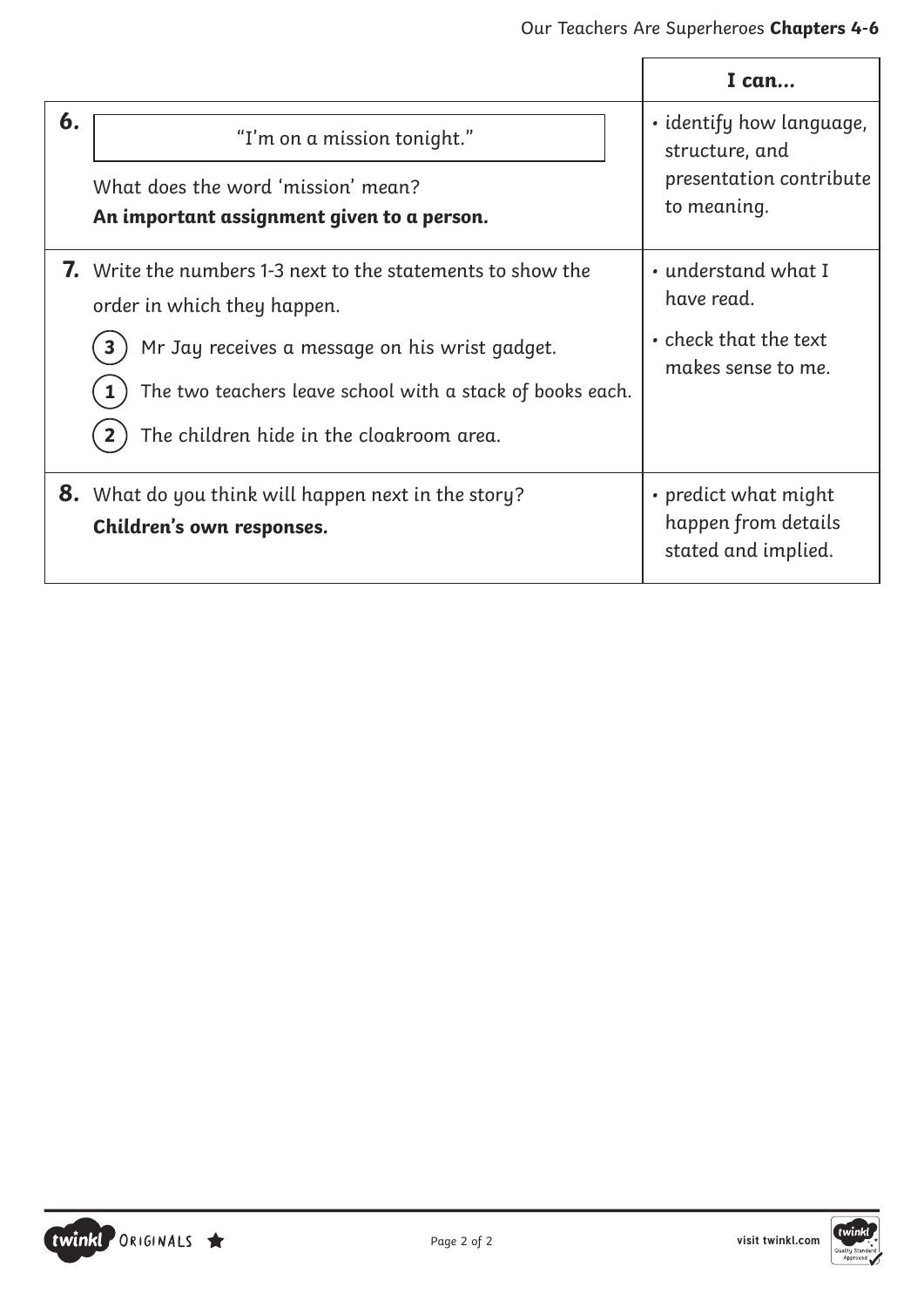# **Questions**

#### **This activity is to be completed once Chapters 4-6 of 'Our Teachers Are Superheroes' have been read.**

**1.** What synonym for 'battered' could be used to describe Mr Wilstead's briefcase?

**2.** From Chapters 4-6, list two clues which suggest that the teachers could be superheroes.

1. 2.

**3.** Why did the author choose to use the word 'dismissive' to describe the way Freya waved?

**4.** Match the character's name to their role with a straight line.

| Mr Wilstead | 'carrying a sporty rucksack' |  |  |
|-------------|------------------------------|--|--|
| Mrs Yates   | 'hunched over'               |  |  |
| Mr Jay      | 'brown tweed jacket'         |  |  |



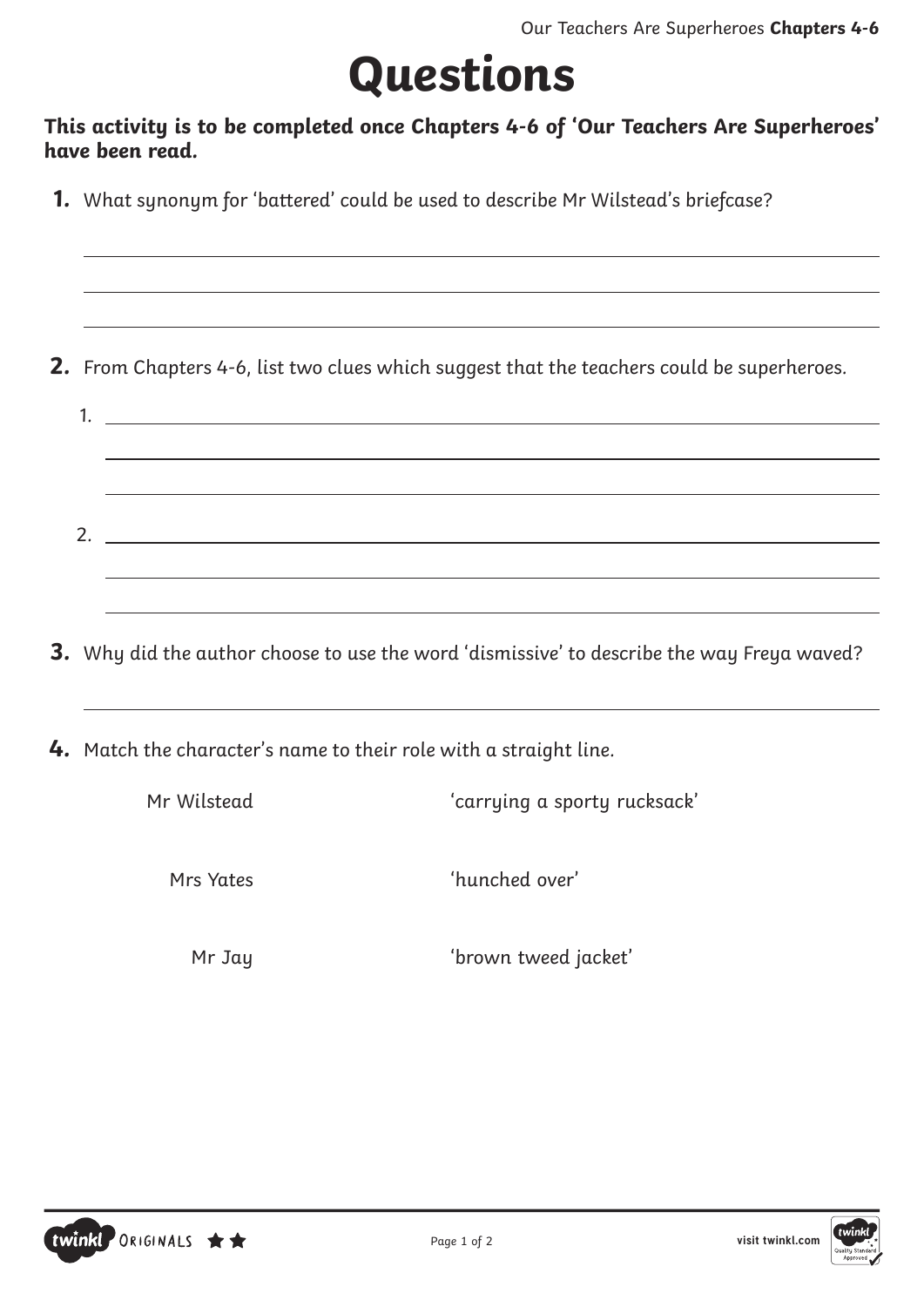- **5.** What is Freya described as in Chapter 6? Tick one.
- **6.**  $\begin{bmatrix} 1 \end{bmatrix}$   $\begin{bmatrix} 1 \end{bmatrix}$   $\begin{bmatrix} 1 \end{bmatrix}$   $\begin{bmatrix} 0 \end{bmatrix}$   $\begin{bmatrix} 1 \end{bmatrix}$   $\begin{bmatrix} 0 \end{bmatrix}$   $\begin{bmatrix} 1 \end{bmatrix}$   $\begin{bmatrix} 0 \end{bmatrix}$   $\begin{bmatrix} 1 \end{bmatrix}$   $\begin{bmatrix} 0 \end{bmatrix}$   $\begin{bmatrix} 1 \end{bmatrix}$   $\begin{bmatrix} 0 \end{bmatrix}$   $\begin{bmatrix} 1 \end{b$ a great pupil a great helper a great worker

What 'mission' could the teachers be on?

**7.** What do you think "Target achieved. Mission accomplished" means?

**8.** What do you think will happen next in the story? Explain what clues make you think this.

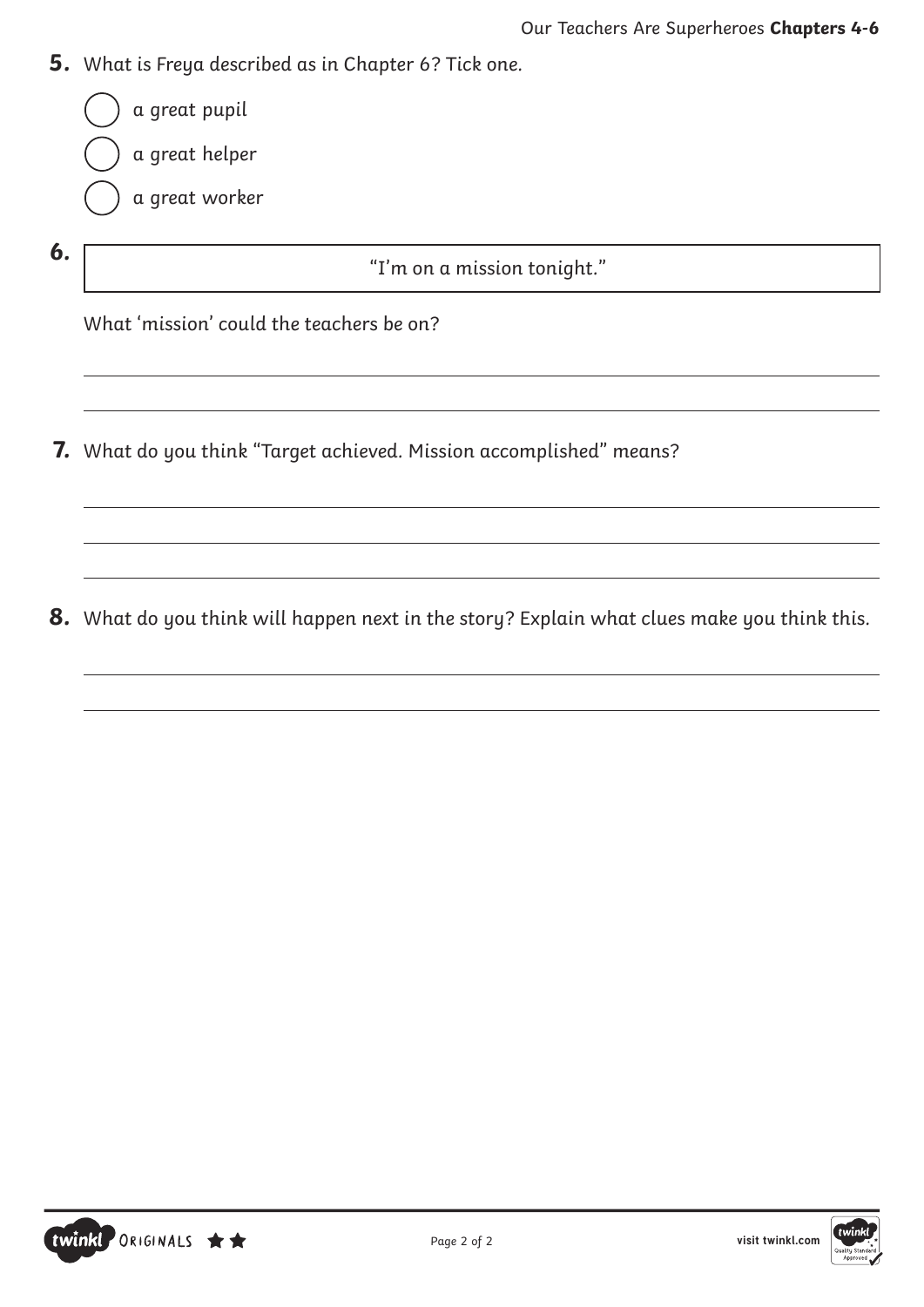### **Answers**

|                                                                                                                                                                                                                                                                                                                                                                                                                                                    | I can                                                                                                                                                                                                            |
|----------------------------------------------------------------------------------------------------------------------------------------------------------------------------------------------------------------------------------------------------------------------------------------------------------------------------------------------------------------------------------------------------------------------------------------------------|------------------------------------------------------------------------------------------------------------------------------------------------------------------------------------------------------------------|
| <b>1.</b> What synonym for 'battered' could be used to describe Mr<br>Wilstead's briefcase?<br>Accept suitable synonyms, including: damaged; shabby;<br>run-down; worn-out; falling to pieces; falling apart;<br>dilapidated; rickety; ramshackle; crumbling; decayed.                                                                                                                                                                             | • use a dictionary to<br>check the meaning of<br>words that I have read.<br>• discuss and evaluate<br>how authors use<br>language, including<br>figurative language,<br>considering the impact<br>on the reader. |
| <b>2.</b> From Chapters 4-6, list two clues which suggest that the<br>teachers could be superheroes.<br>Clues include: Mrs Higgins left the room extremely quickly;<br>"I'm on a mission tonight!" could suggest they are on a<br>superhero mission; Mrs Higgins has a cape in her cupboard;<br>Miss Higgins looked a bit flustered, which could suggest she<br>had been completing a mission; Mr Jay had a 'really fancy<br>gadget on his wrist'. | • discuss words and<br>phrases that capture<br>the reader's interest<br>and imagination.                                                                                                                         |
| <b>3.</b> Why did the author choose to use the word 'dismissive' to<br>describe the way Freya waved?<br>To show that she is uninterested and doesn't want to waste<br>more time thinking about what Benji is talking about.                                                                                                                                                                                                                        | • identify how language,<br>structure, and<br>presentation contribute<br>to meaning.                                                                                                                             |
| <b>4.</b> Match the character's name to their role with a straight line.<br>'carrying a<br>Mr Wilstead<br>sporty rucksack'<br>'hunched over'<br>Mrs Yates<br>'brown tweed<br>Mr Jay<br>jacket'                                                                                                                                                                                                                                                     | $\cdot$ explain and discuss my<br>understanding of what<br>I have read.                                                                                                                                          |
| twinkl ORIGINALS ★★<br>Page 1 of 2                                                                                                                                                                                                                                                                                                                                                                                                                 | twinkl<br>visit twinkl.com                                                                                                                                                                                       |



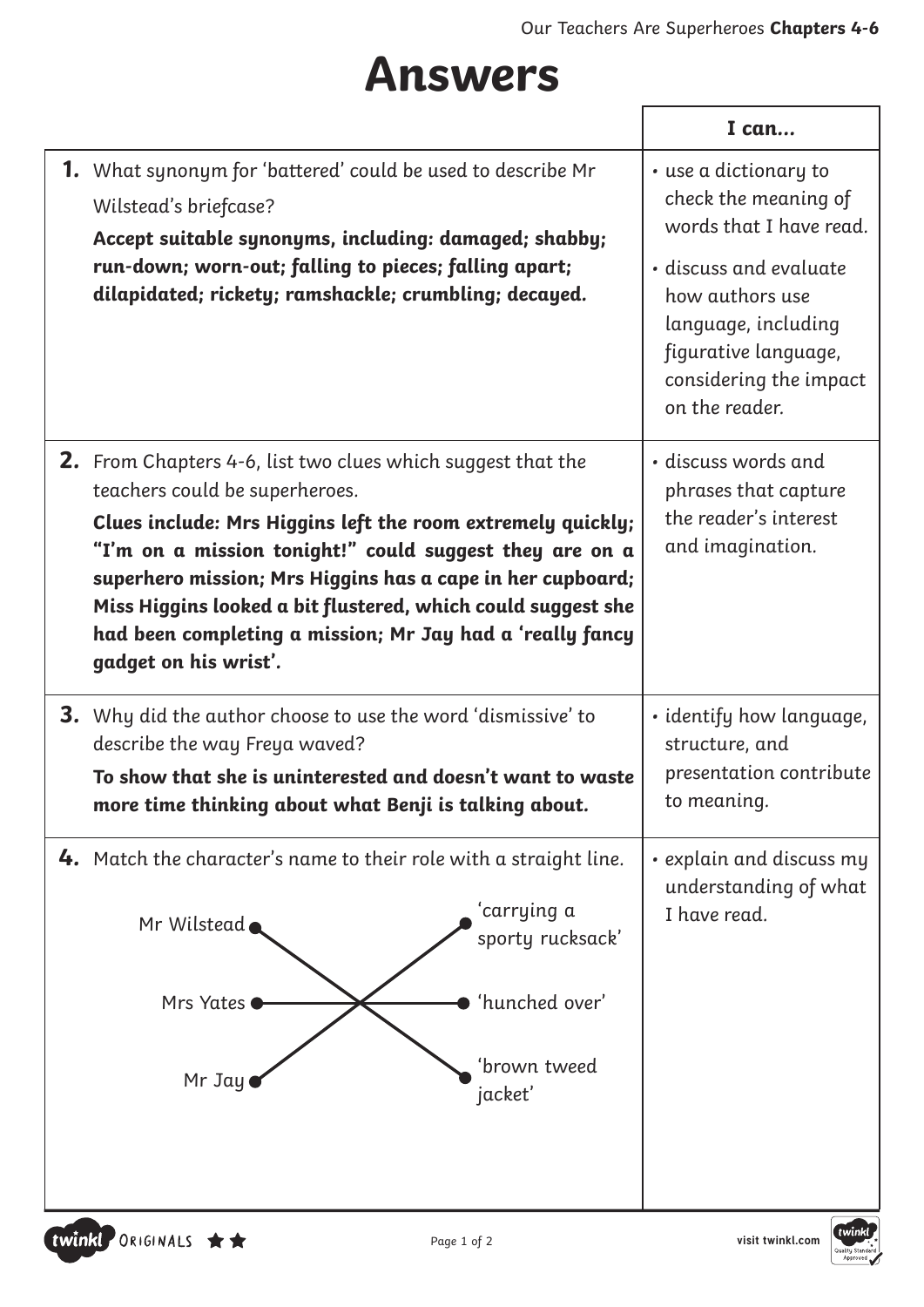|    |                                                                                                                                    | I can                                                                                                                               |
|----|------------------------------------------------------------------------------------------------------------------------------------|-------------------------------------------------------------------------------------------------------------------------------------|
|    | <b>5.</b> What is Freya described as in Chapter 6? Tick one.<br>a great pupil<br>a great helper<br>a great worker                  | • explain and discuss my<br>understanding of what<br>I have read.                                                                   |
| 6. | "I'm on a mission tonight."<br>What 'mission' could the teachers be on?<br>Children's own responses.                               | • predict what might<br>happen from details<br>stated and implied.                                                                  |
|    | <b>7.</b> What do you think "Target achieved. Mission accomplished"<br>means?<br>Children's own responses.                         | • check that the<br>text makes sense<br>to me, discuss my<br>understanding<br>and explaining the<br>meaning of words in<br>context. |
|    | <b>8.</b> What do you think will happen next in the story?<br>Explain what clues make you think this.<br>Children's own responses. | • predict what might<br>happen from details<br>stated and implied.                                                                  |



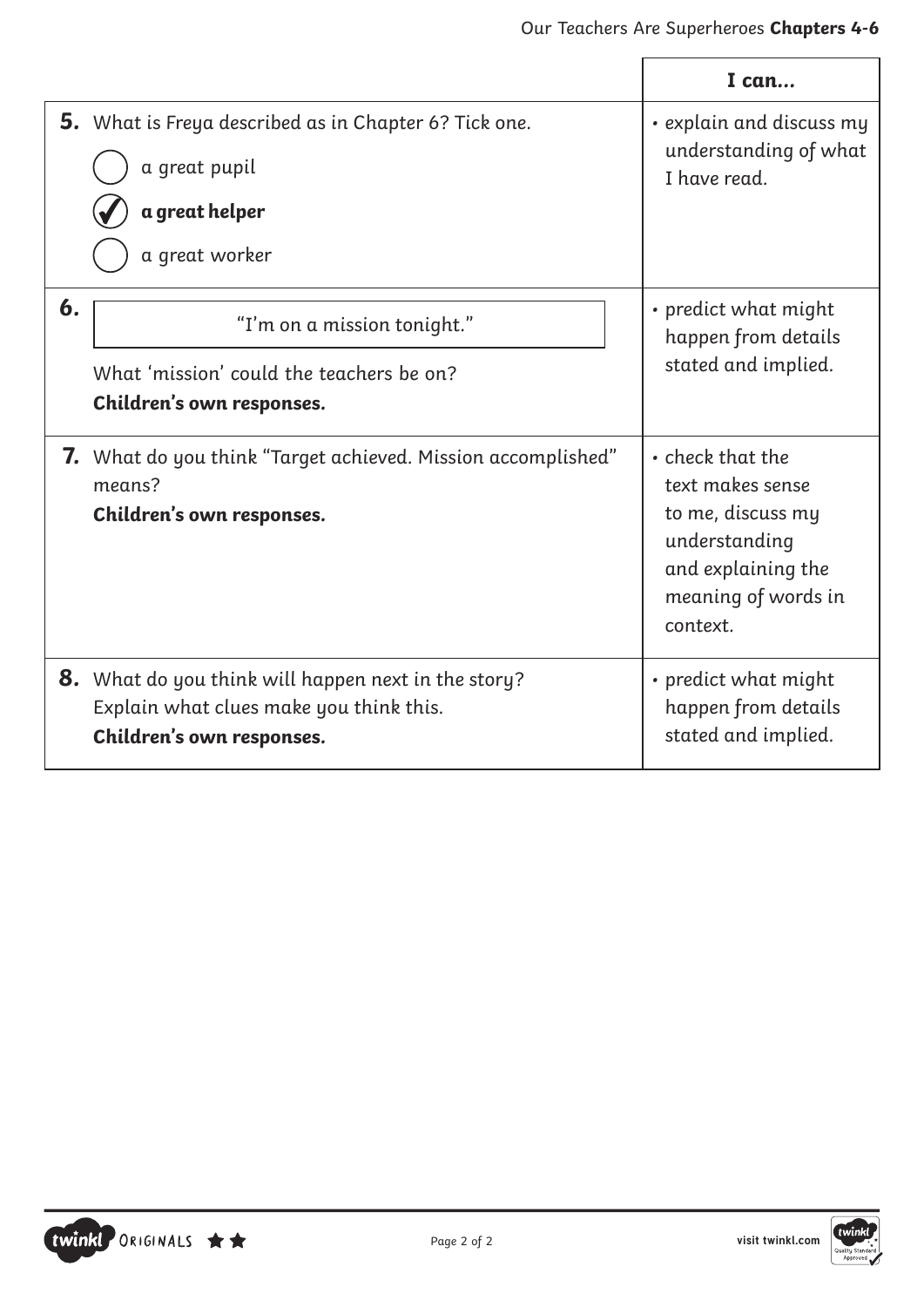# **Questions**

#### **This activity is to be completed once Chapters 4-6 of 'Our Teachers Are Superheroes' have been read.**

**1.** Describe Mr Wilstead's appearance using a quotation from Chapter 4 of the story.

**2.** From Chapters 4-6, list three clues which suggest that the teachers could be superheroes.

1. 2. 3.

**3.** Freya gave a dismissive wave of her hand, barely glancing back over her shoulder as she headed into her class.

What impression of Freya does the reader get from this sentence?

**4.** "I'm on a mission tonight."

What do you think this means and why?

**5.** Read the following extracts and decide whether the children are stating facts or opinions. The first one has been done for you.

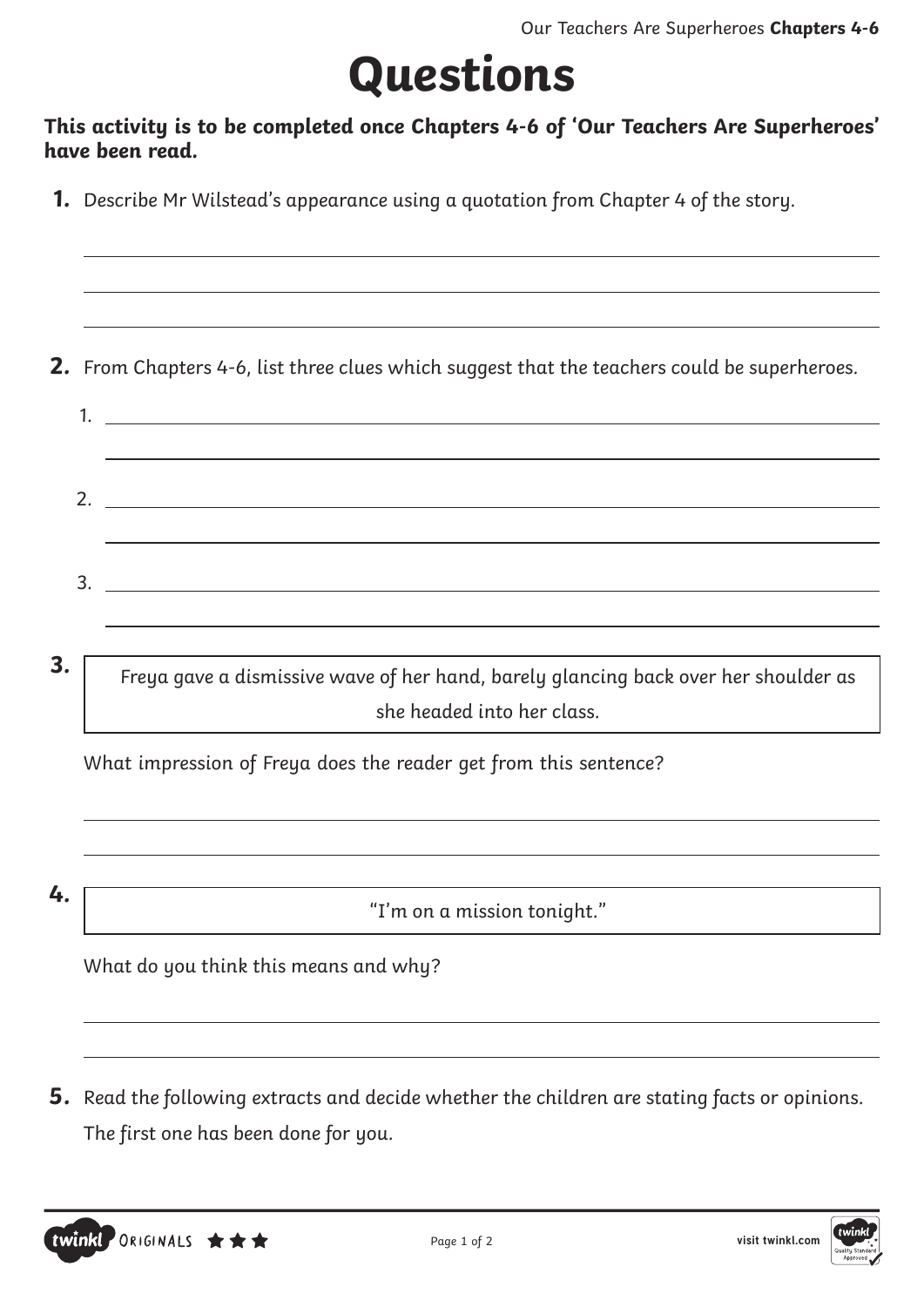|                                                                                                 | <b>Fact</b> | <b>Opinion</b> |
|-------------------------------------------------------------------------------------------------|-------------|----------------|
| "She was like a flash – it was incredible!"                                                     |             |                |
| "William here has come back for a little extra help<br>with the maths work from this morning."  |             |                |
| "Helping Will was great but being wedged in<br>between those coat pegs was not my idea of fun." |             |                |

**6.** An hour and a half later Freya was watching the clock from her seat near the back of Mr Jay's classroom, trying to ignore the butterflies in her stomach. She chewed absent-mindedly on the end of her pencil and fiddled with a strand of hair as she watched the minutes until lunchtime disappear.

What does this tell you about how Freya is feeling? Can you think of any other signs of this feeling that could have been included?

**7.** Benji is convinced that the teachers are superheroes.

"I told you!" Benji launched into an animated appeal. "A mission! They're both superheroes; they're fighting crime or something. There's definitely something going on!"

Do you agree or disagree with Benji's theory? Explain your reasoning.

**8.** If you thought your teachers were superheroes, how would you act?

**9.** What do you think will happen next in the story? Explain what clues make you think this.



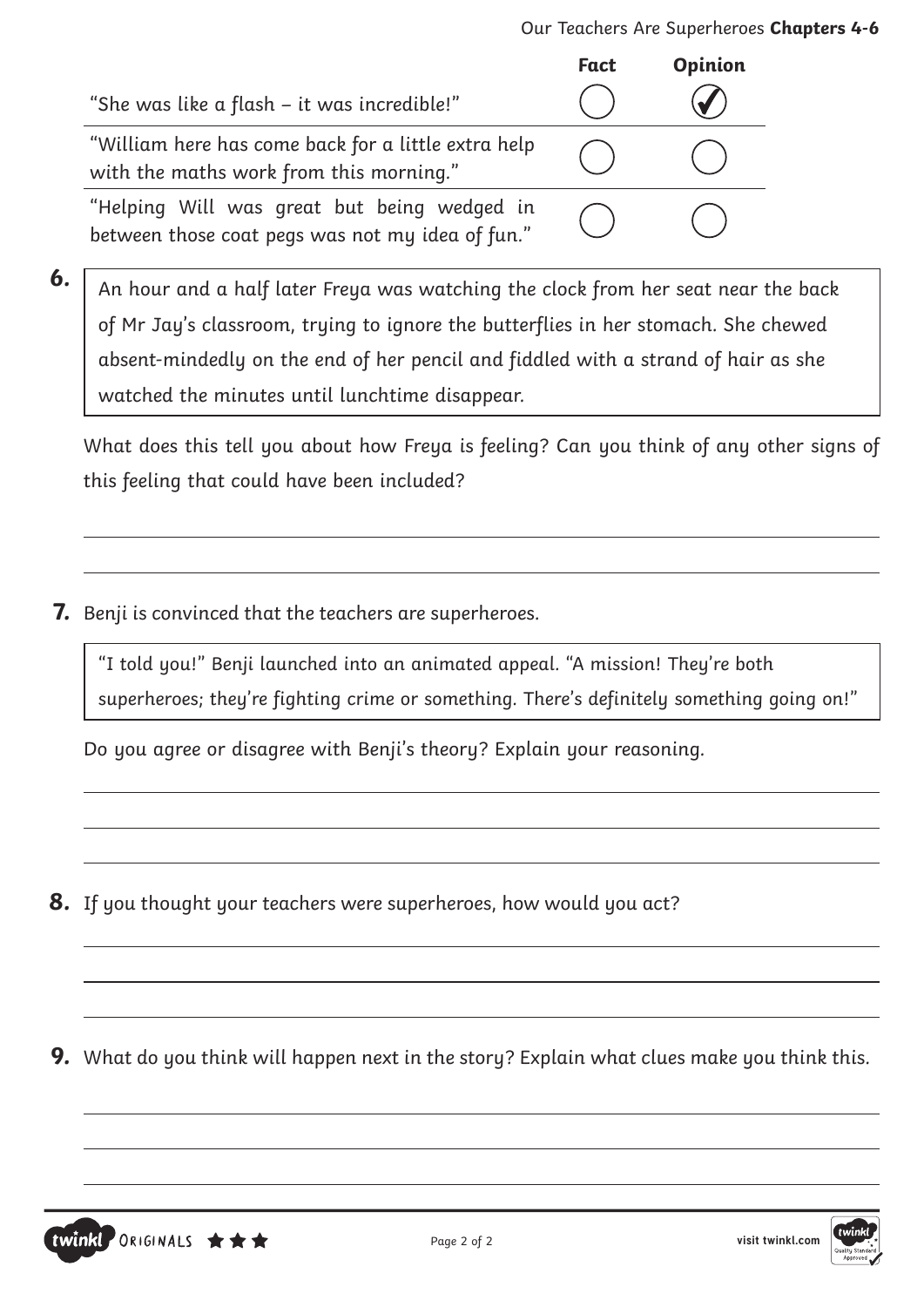### **Answers**

|    |                                                                                                                                                                                                                                                                                                                                                                                                                                                      | I can                                                                                                                                                         |
|----|------------------------------------------------------------------------------------------------------------------------------------------------------------------------------------------------------------------------------------------------------------------------------------------------------------------------------------------------------------------------------------------------------------------------------------------------------|---------------------------------------------------------------------------------------------------------------------------------------------------------------|
|    | <b>1.</b> Describe Mr Wilstead's appearance using a quotation from<br>Chapter 4 of the story.<br>Mr Wilstead wears a 'brown tweed jacket' and carries<br>'a battered briefcase'. He wears 'a hands-free earpiece<br>hooked around his ear'.                                                                                                                                                                                                          | · summarise the main<br>ideas drawn from more<br>than one paragraph,<br>identifying key details<br>that support the main<br>ideas.                            |
|    | <b>2.</b> From Chapters 4-6, list three clues which suggest that the<br>teachers could be superheroes.<br>Clues include: Mrs Higgins left the room extremely<br>quickly; "I'm on a mission tonight!" could suggest they<br>are on a superhero mission; Mrs Higgins has a cape in her<br>cupboard; Miss Higgins looked a bit flustered, which could<br>suggest she had been completing a mission; Mr Jay had a<br>'really fancy gadget on his wrist'. | • discuss words and<br>phrases that capture<br>the reader's interest<br>and imagination.                                                                      |
| 3. | Freya gave a dismissive wave of her hand, barely<br>glancing back over her shoulder as she<br>headed into her class.<br>What impression of Freya does the reader get from<br>this sentence?<br>Freya is disinterested with Benji's plan; Freya does not have<br>the same enthusiasm as Benji; Freya is trying to ignore<br>Benji's plan; Freya isn't interested in what Benji has to say.                                                            | · draw inferences such<br>as inferring characters'<br>feelings, thoughts and<br>motives from their<br>actions, and justifying<br>inferences with<br>evidence. |
| 4. | "I'm on a mission tonight."<br>What do you think this means and why?<br>Children's own responses.                                                                                                                                                                                                                                                                                                                                                    | · draw inferences such<br>as inferring characters'<br>feelings, thoughts and<br>motives from their<br>actions, and justifying<br>inferences with<br>evidence. |

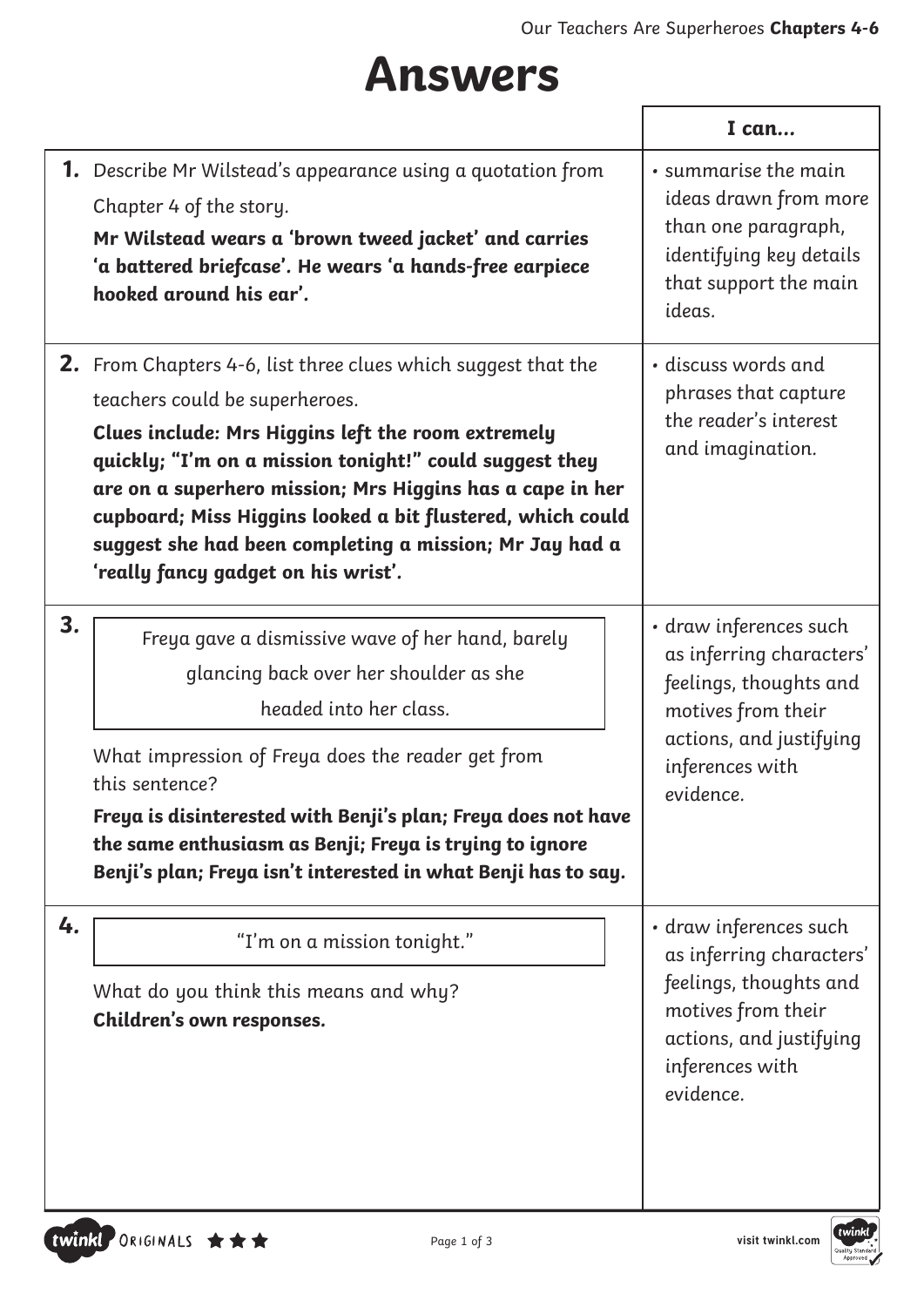|                                                                                                                                                                                                                                                                                                                                                                                                                                                                                                                                                                                                                                                                                            | I can                                                                                                                                |
|--------------------------------------------------------------------------------------------------------------------------------------------------------------------------------------------------------------------------------------------------------------------------------------------------------------------------------------------------------------------------------------------------------------------------------------------------------------------------------------------------------------------------------------------------------------------------------------------------------------------------------------------------------------------------------------------|--------------------------------------------------------------------------------------------------------------------------------------|
| <b>5.</b> Read the following extracts and decide whether the children are<br>stating facts or opinions. The first one has been done for you.<br><b>Opinion</b><br><b>Fact</b><br>"She was like a flash – it was<br>incredible!"<br>"William here has come back for<br>a little extra help with the maths                                                                                                                                                                                                                                                                                                                                                                                   | · distinguish between<br>statements of fact and<br>opinion.                                                                          |
| work from this morning."<br>"Helping Will was great but being<br>wedged in between those coat pegs<br>was not my idea of fun."                                                                                                                                                                                                                                                                                                                                                                                                                                                                                                                                                             |                                                                                                                                      |
| 6.<br>An hour and a half later Freya was watching<br>the clock from her seat near the back of Mr Jay's<br>classroom, trying to ignore the butterflies in her<br>stomach. She chewed absent-mindedly on the end of<br>her pencil and fiddled with a strand of hair as she<br>watched the minutes until lunchtime disappear.<br>What does this tell you about how Freya is feeling?<br>Can you think of any other signs of this feeling that could<br>have been included?<br>These are all symptoms of being nervous, anxious,<br>distracted and apprehensive. Other signs could have been:<br>sweaty palms; feeling sick; cold sweats; heart pounding;<br>hands shaking, watching the door. | · discuss and evaluate<br>how authors use<br>language, including<br>figurative language,<br>considering the impact<br>on the reader. |